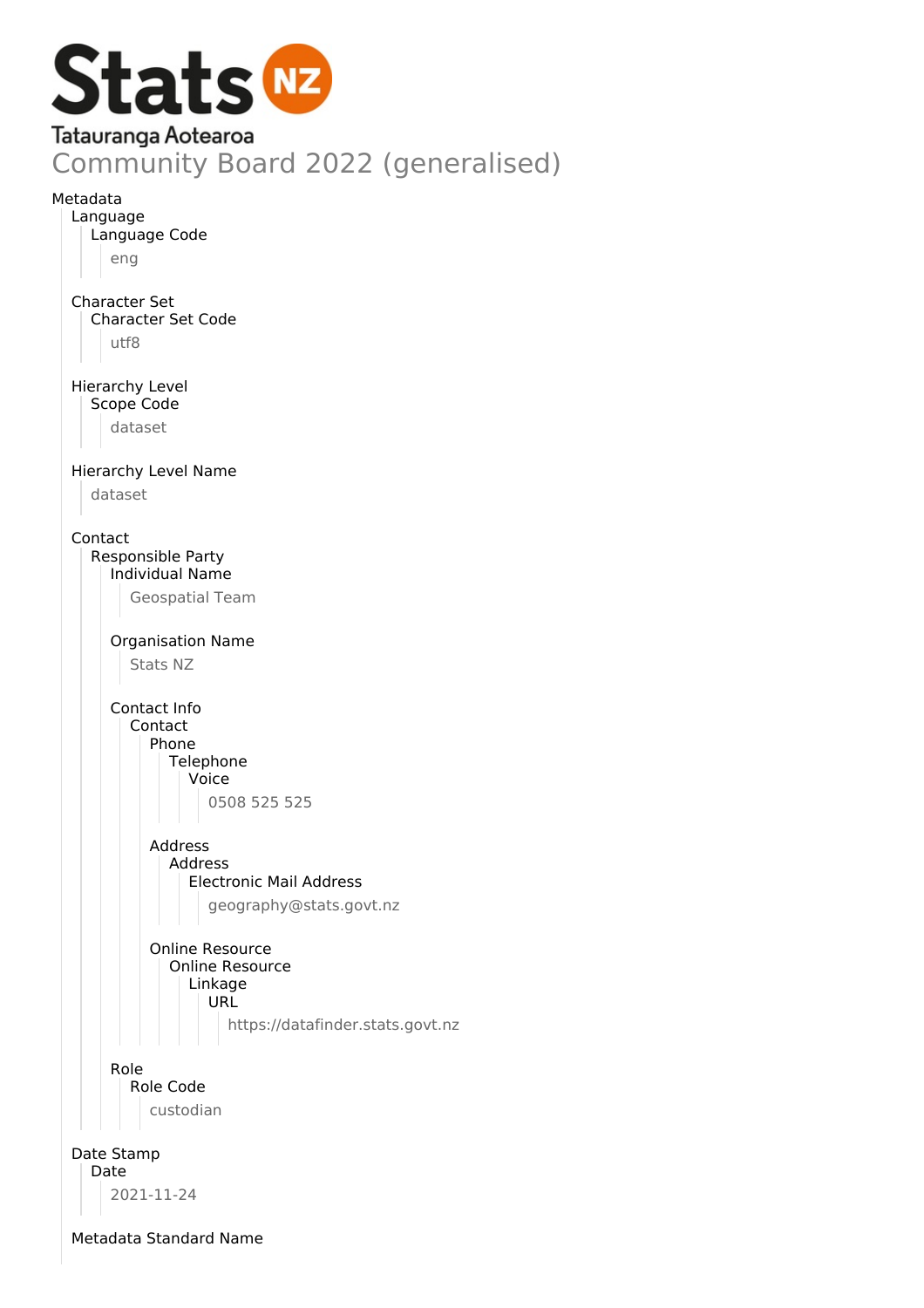ISO 19139 Geographic Information - Metadata - Implementation Specification Metadata Standard Version 2007 Spatial Representation Info Grid Spatial Representation Boolean false Spatial Representation Info Vector Spatial Representation Topology Level Code geometryOnly Geometric Object Type Code composite Integer 187 Spatial Representation Info Vector Spatial Representation Topology Level Code geometryOnly Geometric Object Type Code composite Integer 187 Spatial Representation Info Vector Spatial Representation Topology Level Code geometryOnly Geometric Object Type Code composite Integer 187 Reference System Info Reference System Reference System Identifier Identifier Code 2193 Code Space EPSG Version 7.9.4(9.0.0) Identification Info Data Identification Citation Citation **Title**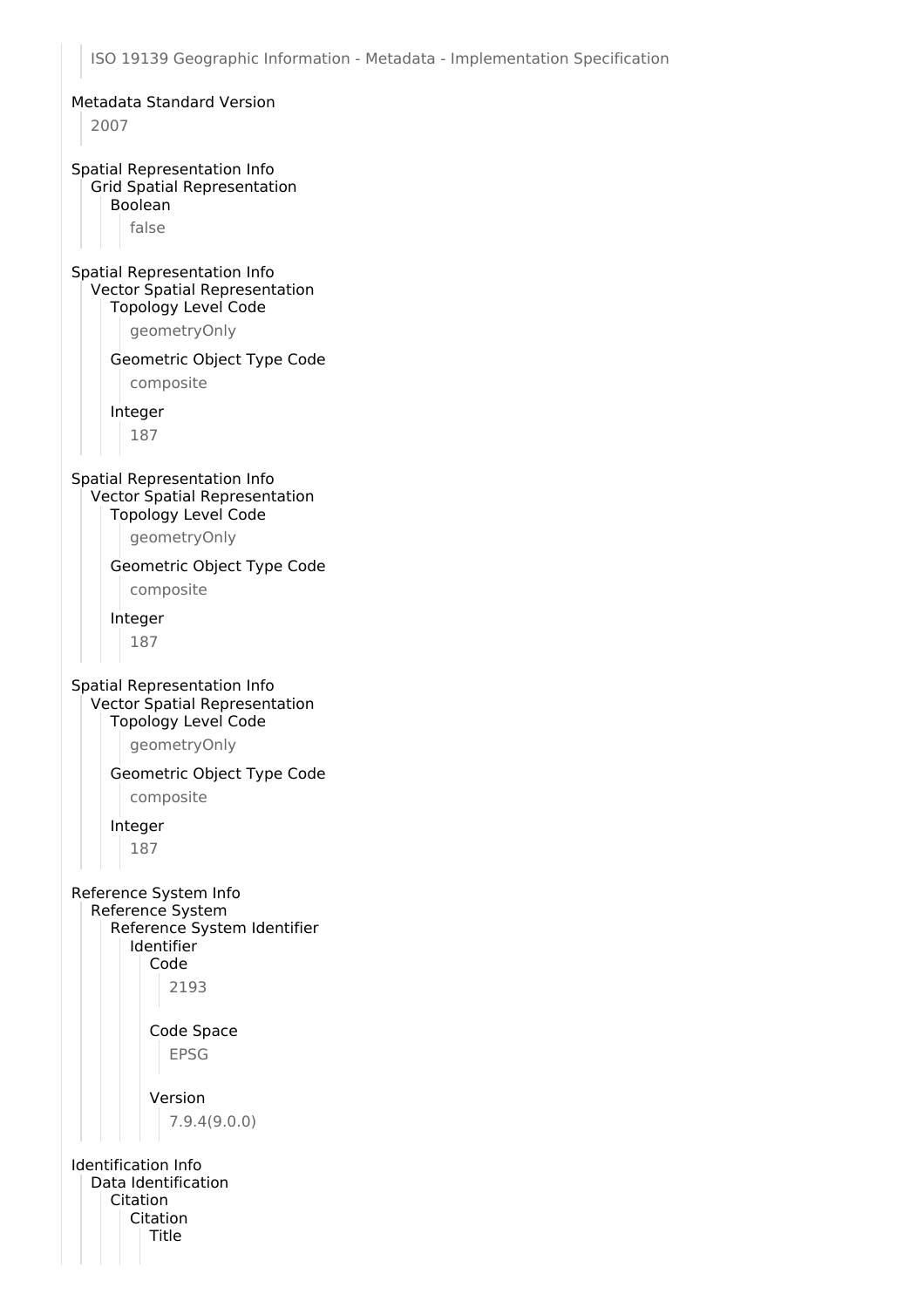# CB2022\_V1\_00

#### Date

# Presentation Form Presentation Form Code

mapDigital

# Abstract

Note: Local boards fall within the community board classification. See below for more detail. This dataset is the definitive set of community board boundaries for 2022 as defined by the territorial authorities and Local Government Commission but maintained by Stats NZ (the custodian).Community boards are set up under the Local Government Act 2002 and Local Electoral Act 2001. Their purpose is to administer the affairs of communities with populations not less than 1,500 within rural, urban, or metropolitan districts of a territorial authority. A community board's functions, powers, and duties are delegated at the discretion of its parent territorial authority and these may differ between community boards. Community boards and their boundaries are reviewed in the year before the three-yearly local government elections. Community boards and local boards are defined at meshblock level and do not coincide with the statistical area 1 (SA1) or statistical area 2 (SA2) geographies. Community boards are numbered based on their corresponding territorial authority. Each community board has a unique five-digit number. The first three digits refer to the territorial authority that the community board lies within. The following two digits are sequential and represent the number of community boards within the territorial authority. For example, Tararua District (041) has two community boards numbered 04101 and 04102. The rest of the district is not represented by a community board and is coded 04199 (Area Outside Community).Some territorial authorities do not have community boards and, if they do, the community boards do not necessarily cover the whole territorial authority area.Local boards also fall within the community board classification. Local boards were introduced as part of the new local government arrangements for Auckland in 2010. Local boards share governance with a council's governing body and each has complementary responsibilities, guaranteed by legislation. Local boards can propose bylaws and they gather community views on local and regional matters. Local legislation enacted in 2012 allows for the establishment of local boards in areas of new unitary authorities that are predominantly urban and have a population of more than 400,000. The boundaries of local boards cannot be abolished or changed except through a reorganisation process. There are 21 local boards in the Auckland Council.Names are provided with and without tohutō/macrons. The column name for those without macrons is suffixed 'ascii'.Digital boundary data became freely available on 1 July 2007.

# Purpose

This dataset is the definitive version of the annually released community board boundaries as at 1 January 2022, as defined by the territorial authorities and/or Local Government Commission and maintained by Stats NZ. This version contains 109 community boards and 21 Auckland local boards, excluding area outside community board.

Credit

Stats NZ

Point Of Contact Responsible Party Individual Name Geospatial Team

> Organisation Name Stats NZ

Contact Info Contact Phone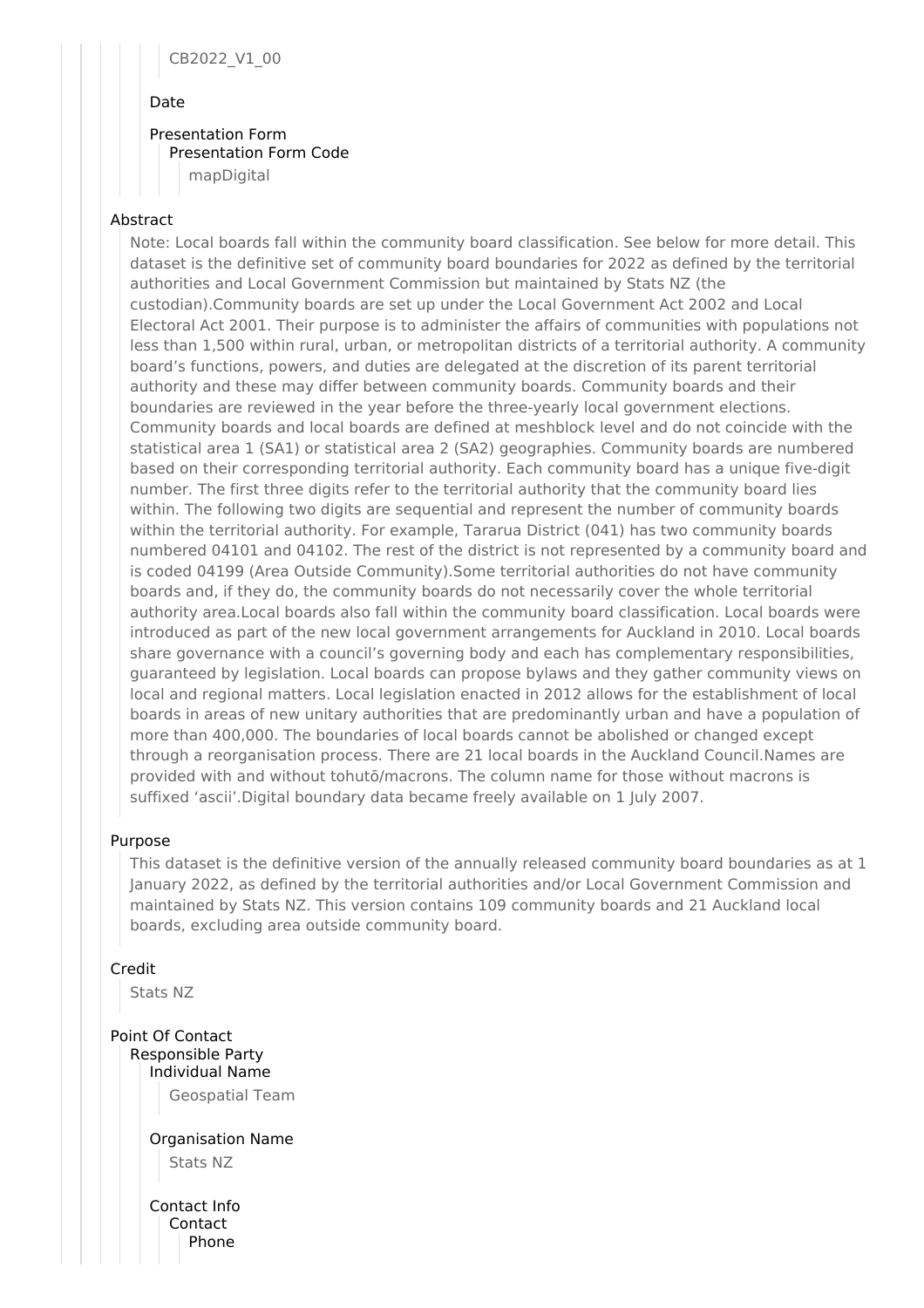

vector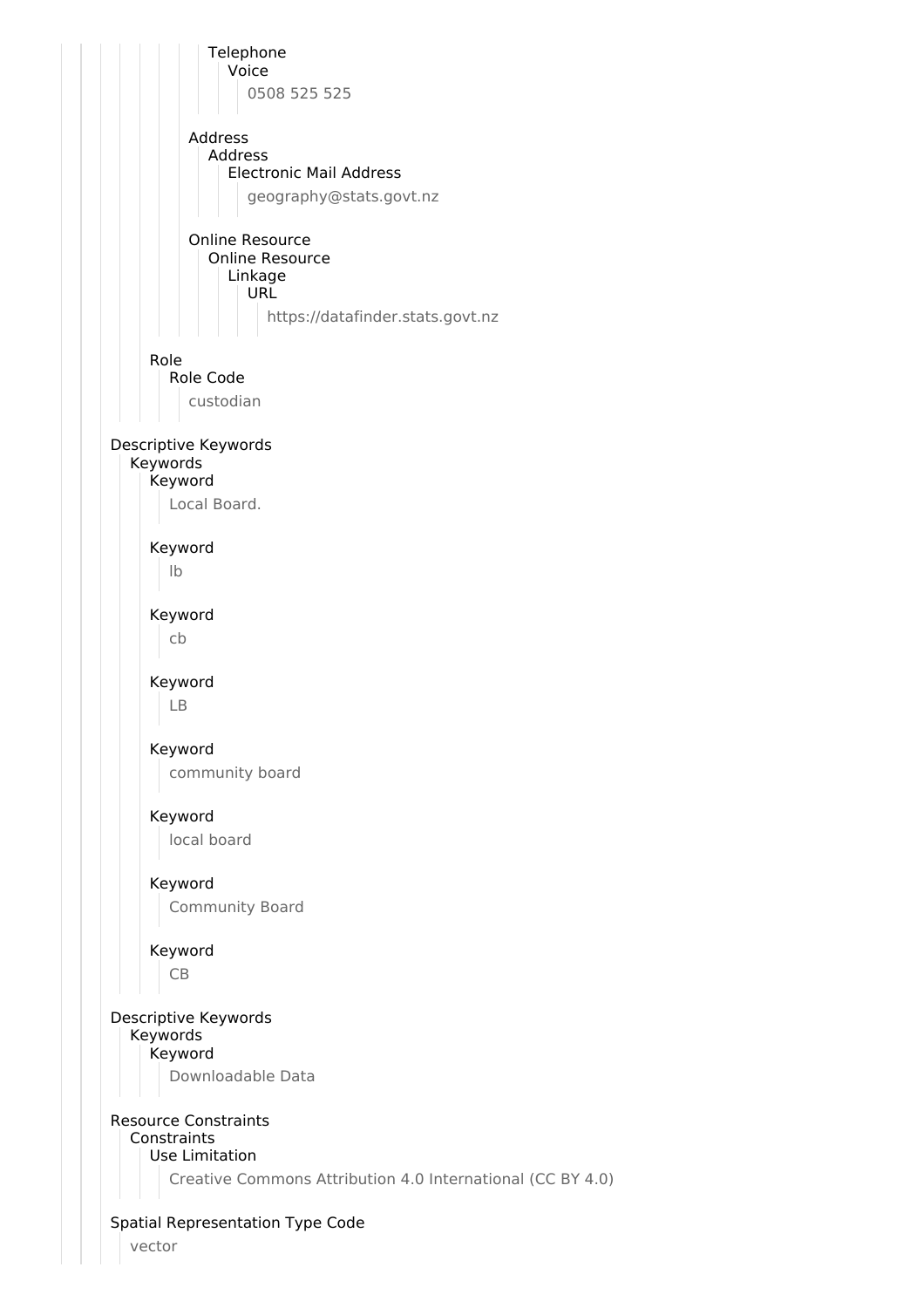